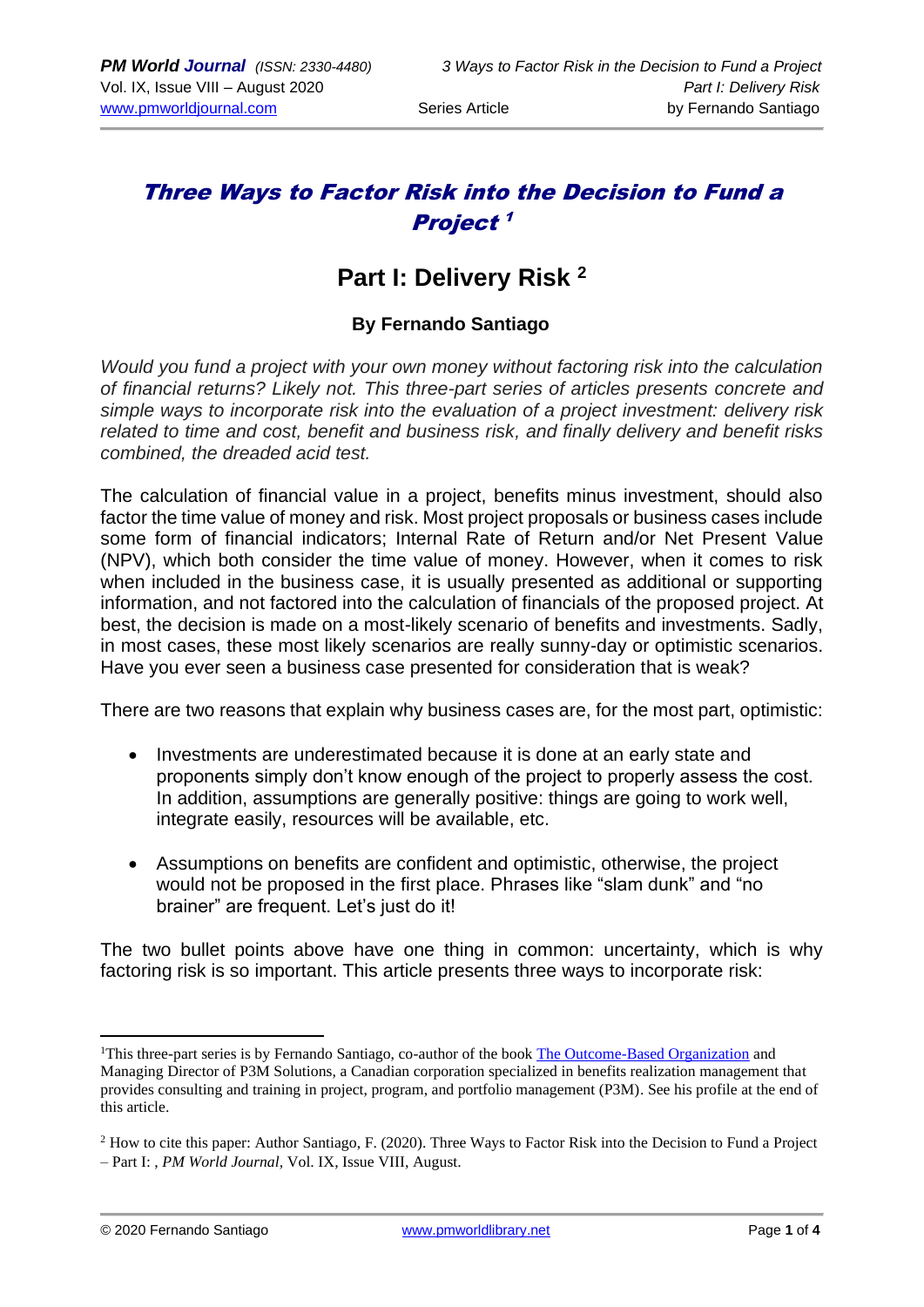- Factor delivery risk into the calculation of time and cost for delivery
- Factor benefit risk into the calculation of benefits
- Factor both, delivery and benefit risk, the acid test

This article will show you how to factor delivery risk. The next two installments of this article will cover benefit risk, as well as how to consider business risk, and the combination of both delivery and benefit risk.

#### **Delivery risk**

Delivery risk can be assessed from the initial stages of project approval. At that point, there is no risk registry. However, an assessment is always possible. At the idea level, it can simply be a paragraph or two where the proponent explains why and based on what assumptions s/he thinks delivery will not hit major roadblocks. Later in the approval process, at the business case level, an assessment of delivery risk can be done against a list of risk factors. As an example, for software development projects, typical sources of delivery risk are integration with other systems, data migration/conversion, multiple user groups, new technology, etc. Assessing the project against each factor and using some form of ranking and thresholds, the overall delivery risk can be defined as low/medium/high. Simple.

When it comes to factoring delivery risk into the estimate of investment, a medium to high delivery risk project will likely:

- Take longer
- Cost more, including the burn rate during the additional time required
- Deliver an output that does not have the expected quality. While most projects will ensure, through testing, that the output meets requirements, fitness for use is harder to ensure.

From agile practices, we all know now that the natural progression of things is not linear. When a project gets in trouble, it doesn't increase in linear increments of 10% or 20%, but most likely 30%, 50%, 80%, 130%, etc. The Chaos Report stated that, in challenged projects, variations in time and cost were above 200%, which is three times the baseline. Yes, this was years ago and delivery has improved, but successful projects are still at 29%. In any case, we can all agree that when a project gets in trouble, time, and cost increase significantly.

Once you have assessed a project as a medium to high risk, the next step is to generate a scenario that incorporates the impact of risk on time and cost. A simple approach is:

• Use a factor to increase time say, 50% for medium delivery risk, and 75% for high delivery risk. The time for a one-year project with high delivery risk would extend from 12 to 21 months. Simple.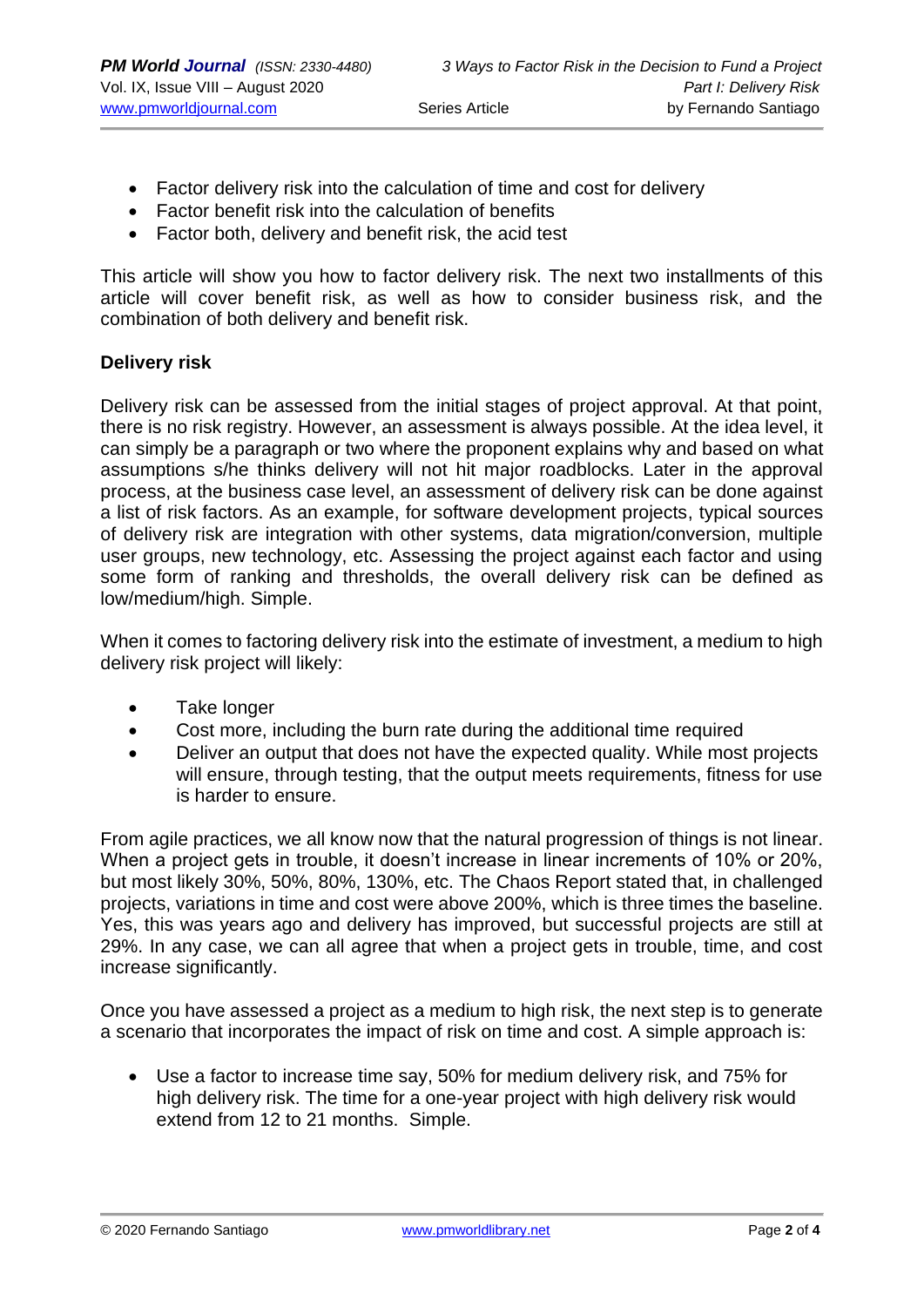• For cost, you need to factor burn rate for the additional time, plus other costs, like equipment, services, that could also increase if they are not based on strong assumptions.

For major projects or programs, simulation is another option. This takes time and costs money, but in the context of millions or billions of investment, it makes perfect sense.

In terms of quality, we can assume that, in a challenged project, meeting requirements will take longer and cost more, as the project will go through additional cycles of testing and defect fixing. This will likely be reflected in the extension of time and cost already discussed. The discussion of fitness for use will be covered in the third installment of this series.

#### **Conclusion**

When deciding to invest money, somebody else's money, into a proposed project, the assessment of risk cannot be a comment or supporting information in the business case. Not factoring risk into the estimates is simply irresponsible, as it will present the investor with an optimistic assessment of the project. Would you fund a project with your own money without knowing the risk?